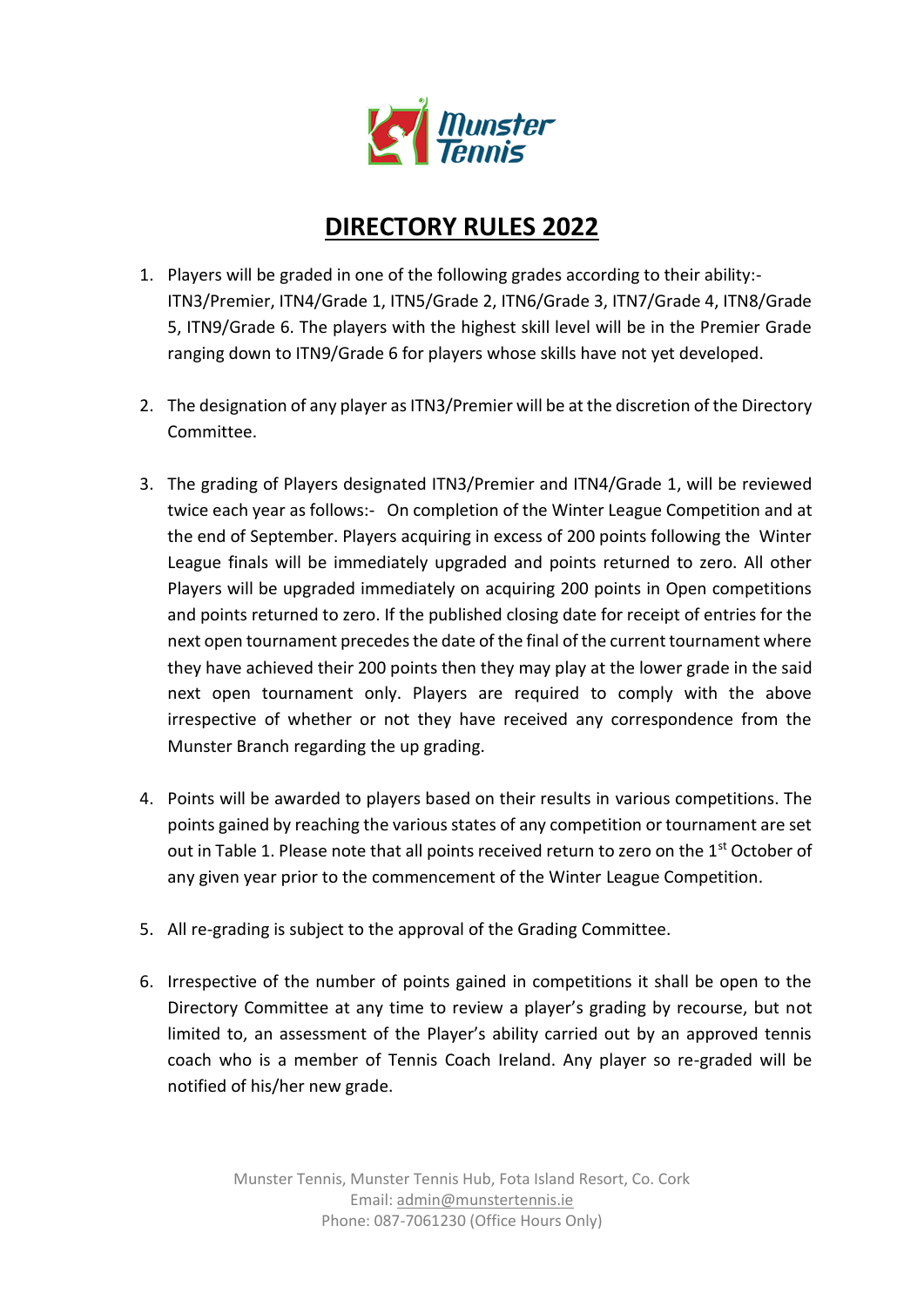

7. It is open to players graded ITN4/Grade 1, ITN 5/Grade 2, ITN6/Grade 3 and ITN7/Grade 4 to apply to the Directory Committee to be re-graded to a lower grade twice a year, on completion of Winter League competition and at the end of September. Such an application should be accompanied by a list of all competitions entered in the previous 2 years together with an assessment of the player's ability carried out by a coach who is a member of Tennis Coach Ireland. All applications for down-grading should reach the Munster Tennis Administrator [\(admin@munstertennis.ie\)](mailto:admin@munstertennis.ie) within 1 week of the Winter League Finals and no later than October  $1^{st}$  in the current year. Players who are graded ITN4/Grade 1 and are over 50 years of age may apply for a downgrade on completion of the Winter League competition and at the end of September. The application will be considered as part of the overall directory review. No down-grading will be carried out at any other time.

No player may be downgraded to Grade 6.

- 8. The decision to up-grade a player may be appealed to the Branch Council. Such an appeal should be lodged with the Administrator of Munster Tennis within 14 days of the date of the publication of the Directory in which the player is first upgraded or the date on which the automatic upgrade referred to in Rule 16 occurs. Such an appeal should be accompanied by supporting documentation including, as a minimum, an assessment supporting the appeal carried out by a coach who is a member of Tennis Coach Ireland.
- 9. Any player who is not in the current Directory may apply to Munster Tennis for inclusion in the Directory. An application form is available from the Administrator of Munster Tennis [\(admin@munstertennis.ie\)](mailto:admin@munstertennis.ie) or can be downloaded from the Munster Branch Website (www.munstertennis.ie). A player is deemed to be included in the directory once a bona fide application a per Rule 10 has been received by the Branch Administrator.
- 10. All applications for inclusion in the Directory must be accompanied by an assessment of the Player's ability carried out by a coach who is a member of Tennis Coach Ireland plus the player's results in any competitions in the previous 2 years if available.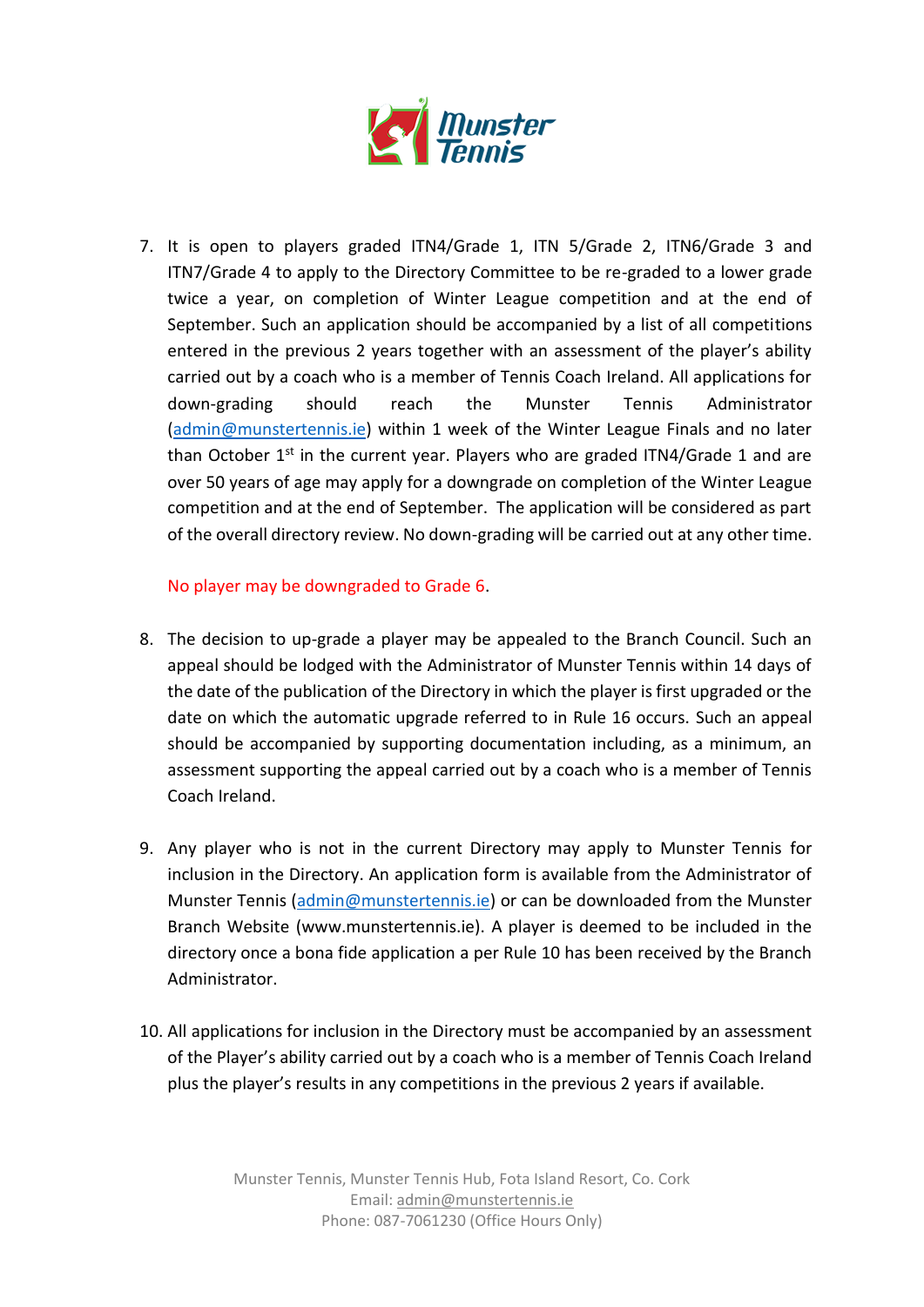

- 11. All players applying to be included in the Directory who have at any time played on an inter provincial team at U14 or U18 level will be automatically graded as ITN4/Grade 1. Such Players may apply to be included in the directory at a lower grade. Such application should be supported by an assessment carried out by a Tennis Coach Ireland Coach. In any case such a player may be included in a grade no lower than ITN7/Grade 4.
- 12. Any Junior player, over the age of 16 years, who wishes to be graded on a Senior level can do so as follows:-

A Junior who competed on an Inter Pro Team U14 or U18 to be graded no less than ITN4/Grade 1

A Junior who participated in Munster Squads to be graded no less than ITN5/Grade 2.

A Junior club player to be graded no less than ITN8/Grade 5.

Grading forms to be completed by the Club Coach and signed by the Club Tennis Captain. Forms to be submitted on email to the Administrator of Munster Tennis.

13. Each club will be issued with a list of members of the club who are listed in the Directory as at October  $31<sup>st</sup>$  in the current year together with their grading as of that date.

The full directory is available to download from the Munster Tennis website .

- 14. Any correspondence relating to the Directory should be sent to the Munster Tennis Administrator [\(admin@munstertennis.ie\)](mailto:admin@munstertennis.ie) or Munster Branch of Tennis Ireland, The Munster Tennis Hub, Fota Island Resort, Carrigtwohill, Co. Cork.
- 15. Points will be allocated in respect of all Tennis Ireland approved Senior Graded Open Tournaments and Munster Branch Inter Club Competitions. All upgrades will be notified to the player, where contact details are available, and their club by the Munster Tennis Administrator.
- 16. With the exception of players Graded ITN4/Grade 1 and ITN5/Grade 2, if a player who has been down graded as per Rule 8 wins an Open Tournament in the 12 months immediately following their down grade they are automatically deemed to be up graded to the next highest grade above their current grade. Alternatively, if a player graded ITN4/Grade 1 who has been downgraded to ITN5/Grade2 as per Rule 7 picks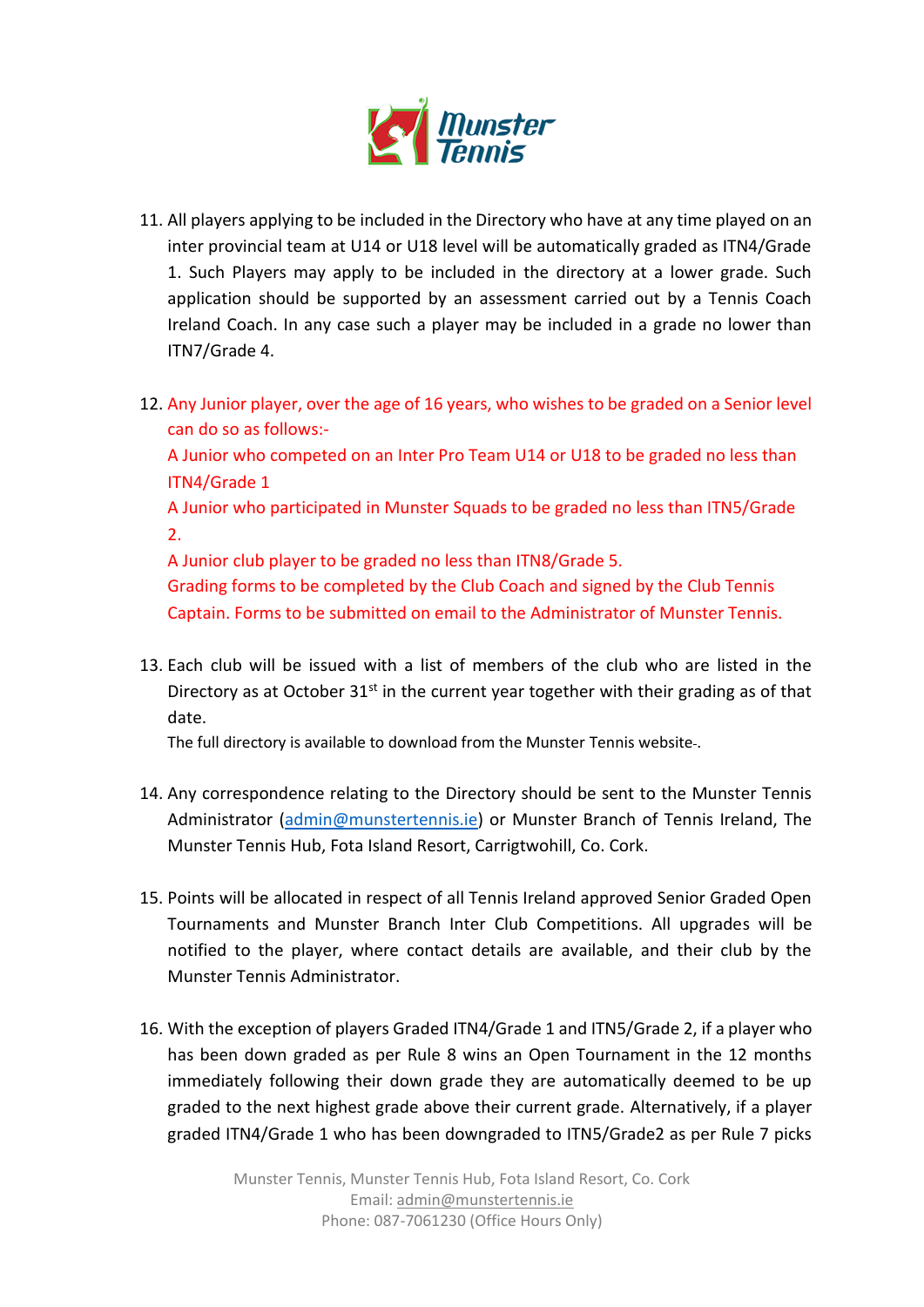

up 200 points in the 12 months immediately following their downgrade, they are automatically deemed to be upgraded to ITN4/Grade1. If the published closing date for receipt of entries for the next Open Tournament precedes the date of the final of the current tournament then they may play at the lower grade in the said next open only. If a player graded ITN4/Grade 1 who has been down graded to ITN5/Grade 2 as Per Rule 7 wins 3 Open Tournaments in the 12 months immediately following their down grade, they are automatically deemed to up graded to ITN4/Grade 1. If the published closing date for receipt of entries for the next Open Tournament precedes the date of the final of the current tournament then they may play at the lower grade in the said next Open Tournament only.

- 17. Players are required to comply with Rule 15 irrespective of whether or not they have received any correspondence from the Munster Branch regarding the up grading.
- 18. The Directory is a manual process and it is incumbent on both the players and their clubs to ensure that details are correct i.e. name, club, grade. The Directory is constantly being updated and as far as practicable will be published every Tuesday during the summer season and again prior and post winter league.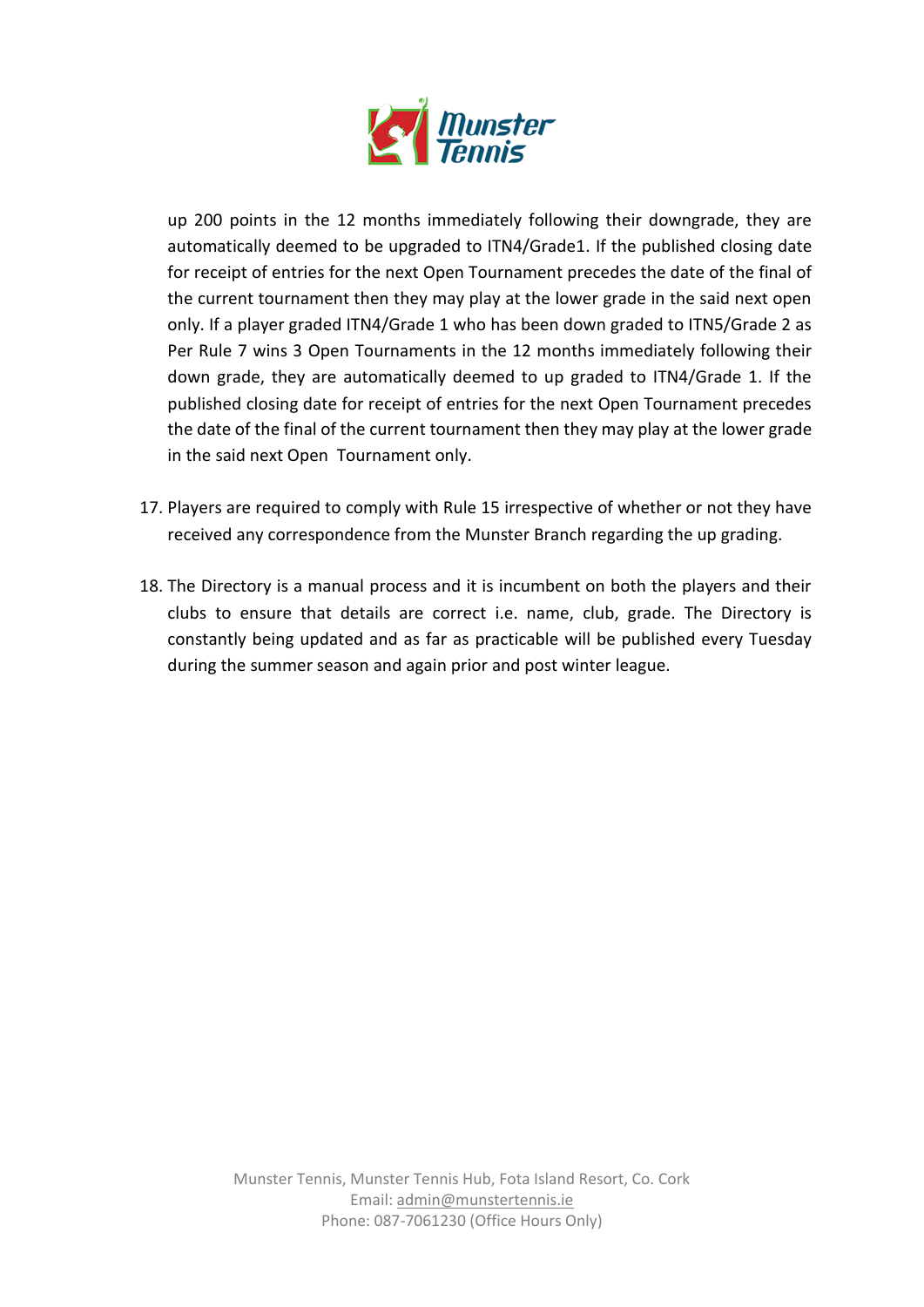

## **TABLE 1 – POINTS ALLOCATION**

| <b>GRADE</b> | <b>EVENT</b>   | <b>WINNER</b> | <b>RUNNER-UP</b> |
|--------------|----------------|---------------|------------------|
| ITN5/Grade 2 | Singles        | 40            | 20               |
|              | <b>Doubles</b> | 30            | 15               |
| ITN6/Grade 3 | Singles        | 50            | 25               |
|              | <b>Doubles</b> | 40            | 20               |
| ITN7/Grade 4 | Singles        | 100           | 75               |
|              | Doubles        | 75            | 50               |
| ITN8/Grade 5 | Singles        | 150           | 75               |
|              | Doubles        | 125           | 50               |
| ITN9/Grade 6 | Singles        | 150           | 100              |
|              | <b>Doubles</b> | 150           | 75               |

Note – Only winners will be awarded points in Round Robin Events.

## **TABLE 2 – RE-GRADING POINTS**

| <b>GRADE</b> | <b>POINTS</b> | <b>RE-GRADED TO</b> | <b>REMARKS</b>             |
|--------------|---------------|---------------------|----------------------------|
| ITN5/Grade 2 | 200           | ITN4/Grade 1        | At the discretion of the   |
|              |               |                     | <b>Directory Committee</b> |
| ITN6/Grade 3 | 200           | ITN5/Grade 2        | <b>Automatic Re-Grade</b>  |
| ITN7/Grade 4 | 200           | ITN6/Grade 3        | <b>Automatic Re-Grade</b>  |
| ITN8/Grade 5 | 200           | ITN7/Grade 4        | <b>Automatic Re-Grade</b>  |
| ITN9/Grade 6 | 200           | ITN8/Grade 5        | <b>Automatic Re-Grade</b>  |

Players who win in a grade above their own are automatically re-graded to that grade.

Munster Tennis, Munster Tennis Hub, Fota Island Resort, Co. Cork Email[: admin@munstertennis.ie](mailto:admin@munstertennis.ie) Phone: 087-7061230 (Office Hours Only)